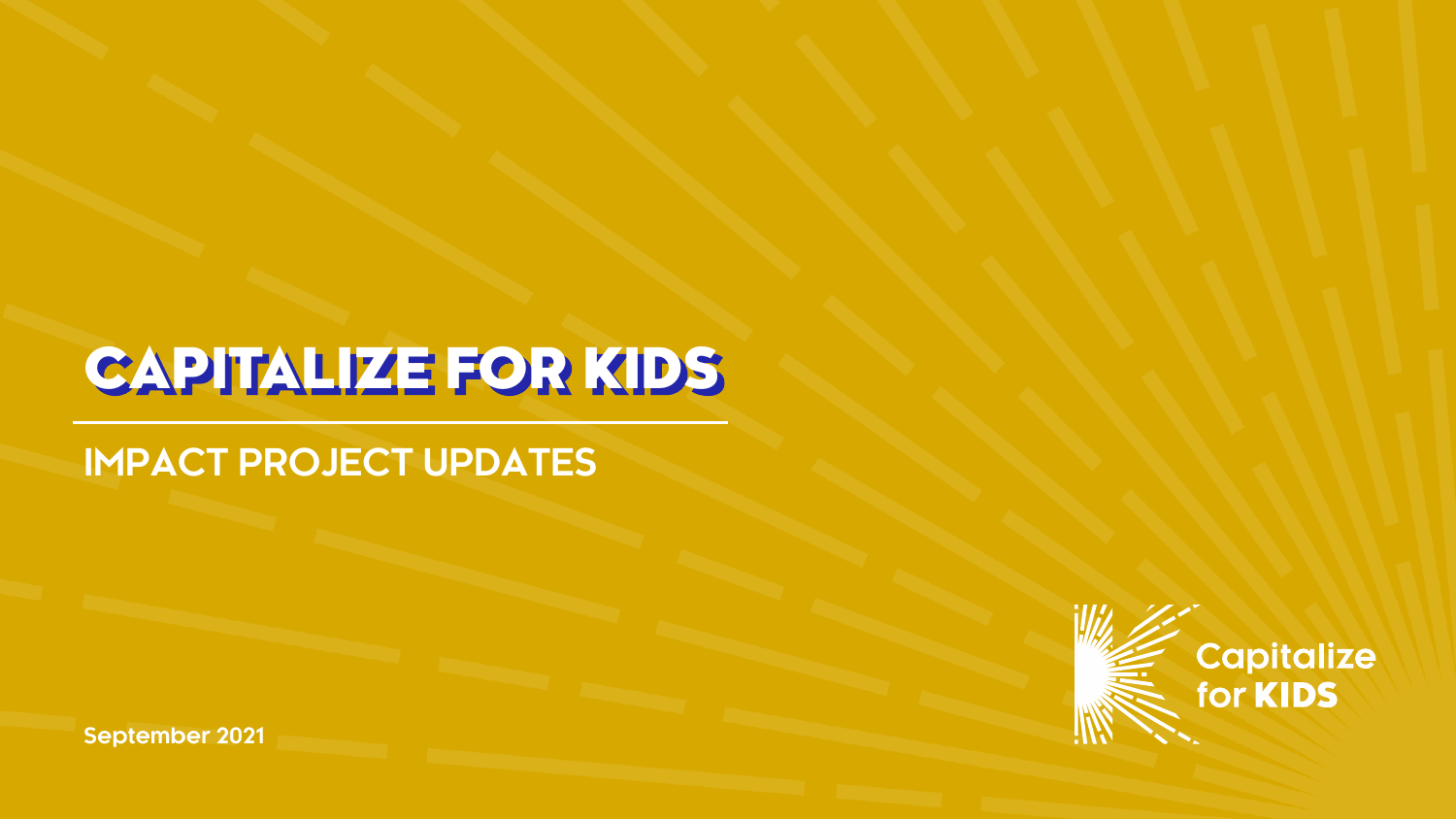**Date** September 2021

## ELECTRONIC HEALTH RECORD ENHANCEMENTS **Location** Waterloo, ON

**PROJECT TIMELINE** June 2021 to December 2021

Carizon and Lutherwood had implemented an electronic health record (EHR) but had not realized the full benefits, which included reduced administrative burdens (and clinician burnout) and improved data access and consistency

**BENEFICIARY**

o Detailed mapping of the data requirements and flows throughout client journeys to identify opportunities to better use EHR functionalities and reduce clicks and data burden

**CARIZON** Lutherwood

- o Increased integration of forms into EHR
- o Rationalization of forms and processes to reduce data burden

### **PROJECT UPDATES (Q3 2021)**

- o Expect to reduce administrative burden and improve data access by converting forms from attachments to EHR forms
	- o EHR forms reduce admin time by five to 10 mins per form
- Expect to reduce data burden by increasing usage of auto-population and elimination of redundant data fields for forms
	- Rationalizing data requirements in treatment plans could reduce admin time by 10 mins or more per form
- o Creating solutions roadmap based on findings of data process mapping across client journey
- o Setting baselines to estimate impact to data availability and data processing time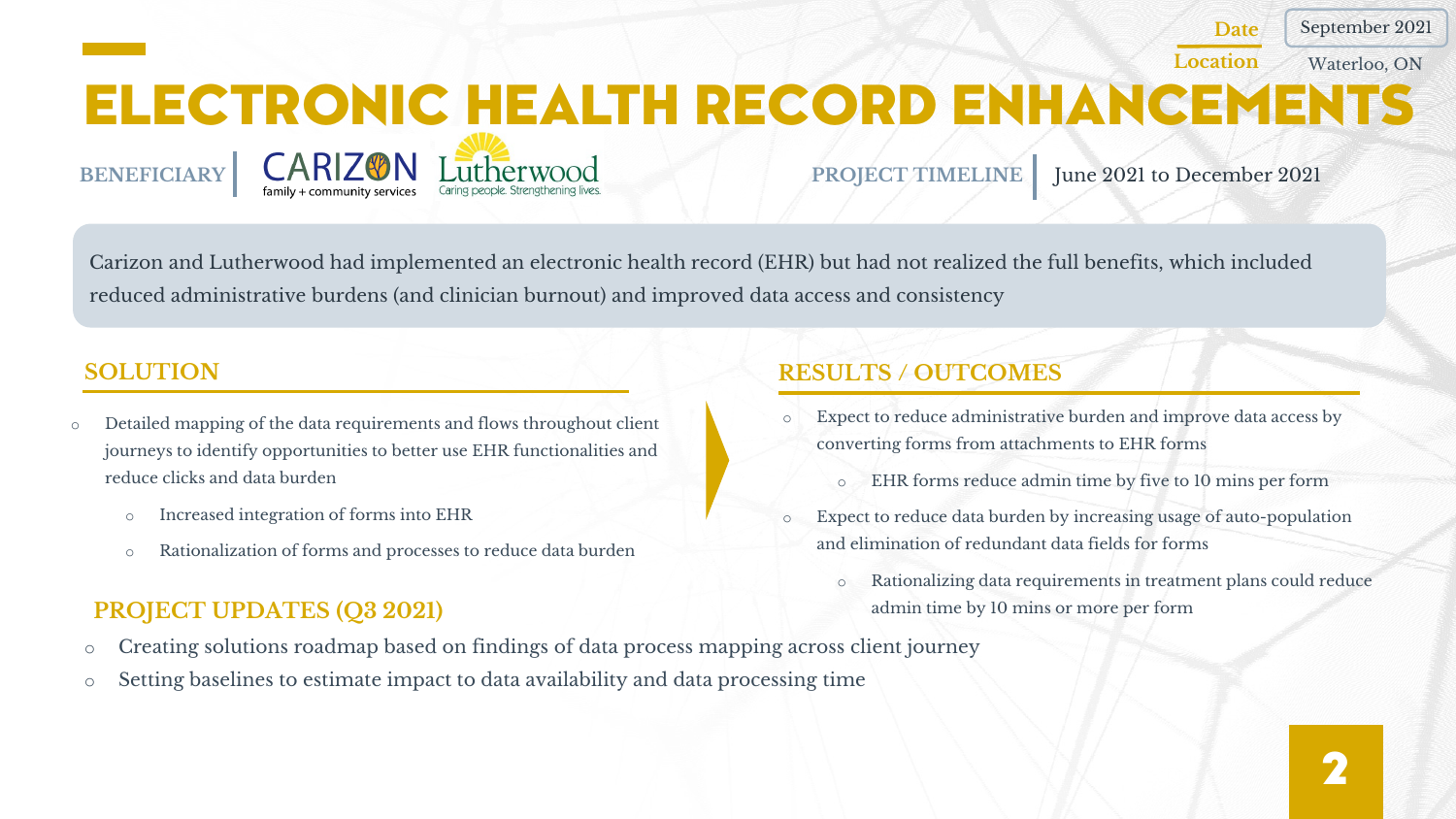September 2021

**Date**

## APPOINTMENT REMINDER SYSTEM IMPLEMENTATION **Location** Toronto, ON

A high rate of client absences for scheduled appointments (CTYS estimates an 11% to 15% no-show rate) and manual processes to remind clients of appointments are causing significant inefficiencies in the usage of staff time

**BENEFICIARY PARTNER CHARTNER CHARTNER PROJECT TIMELINE** July 2020 – December 2021

- o An appointment reminder system that automatically sends SMS, email and/or phone reminders to clients
	- o The selected solution vendor is YellowSchedule
		- o The monthly licence fee is \$13 per user (24 users across all programs)

**PARTNER**

### **SOLUTION RESULTS / OUTCOMES**

- o Solution impact is being measured and is expected to result in:
	- o Reduction in no-show rate by ~30% and commensurate improvement in client outcomes
	- o Reduction in admin time used to send appointment reminders
	- o Increase in number of staff hours reallocated due to cancellation notice

- o Pilot is underway (began mid-May and will continue until October)
	- o Full implementation planned for Fall 2021
	- o Full scaling of solution includes training & licenses provided for staff in all relevant programs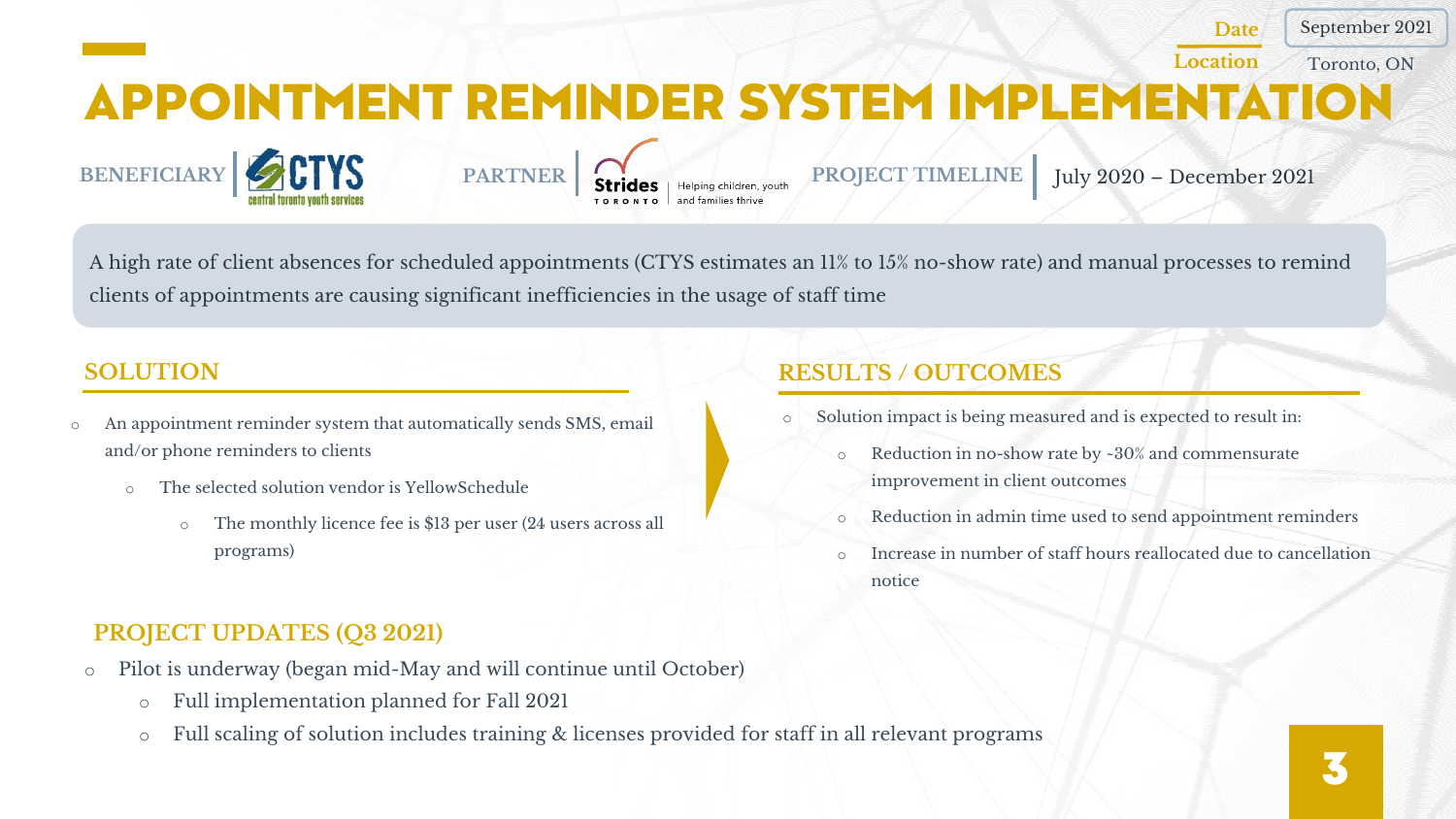APPOINTMENT REMINDER SYSTEM IMPLEMENTATION **Location** Toronto, ON

A high rate of client absences for scheduled appointments (Centre Francophone estimates a 6% to 10% no-show rate) and manual processes to remind clients of appointments are causing significant inefficiencies in the usage of staff time

**BENEFICIARY PARTNER PARTNER PROJECT TIMELINE** March 2021 – October 2021

- o An appointment reminder system that automatically sends SMS, email and/or phone reminders to clients in both English and French
	- o The selected solution vendor is YellowSchedule
		- o The monthly licence fee is \$13 per user (seven users within the mental health program)

**PARTNER**

### **SOLUTION RESULTS / OUTCOMES**

- Solution impact is being measured and is expected to result in:
	- o Reduction in no-show rate by ~30% and commensurate improvement in client outcomes
	- Reduction in admin time used to send appointment reminders

**Date**

September 2021

o Increase in number of staff hours reallocated due to cancellation notice

- o YellowSchedule has developed French SMS/Email reminder capability
	- o Pilot began early June 2021, one mid-pilot check-in completed and one post-pilot meeting scheduled for Sept 2021
	- o 100% positive feedback on custom intake forms created for clients to complete within YellowSchedule (saves staff time)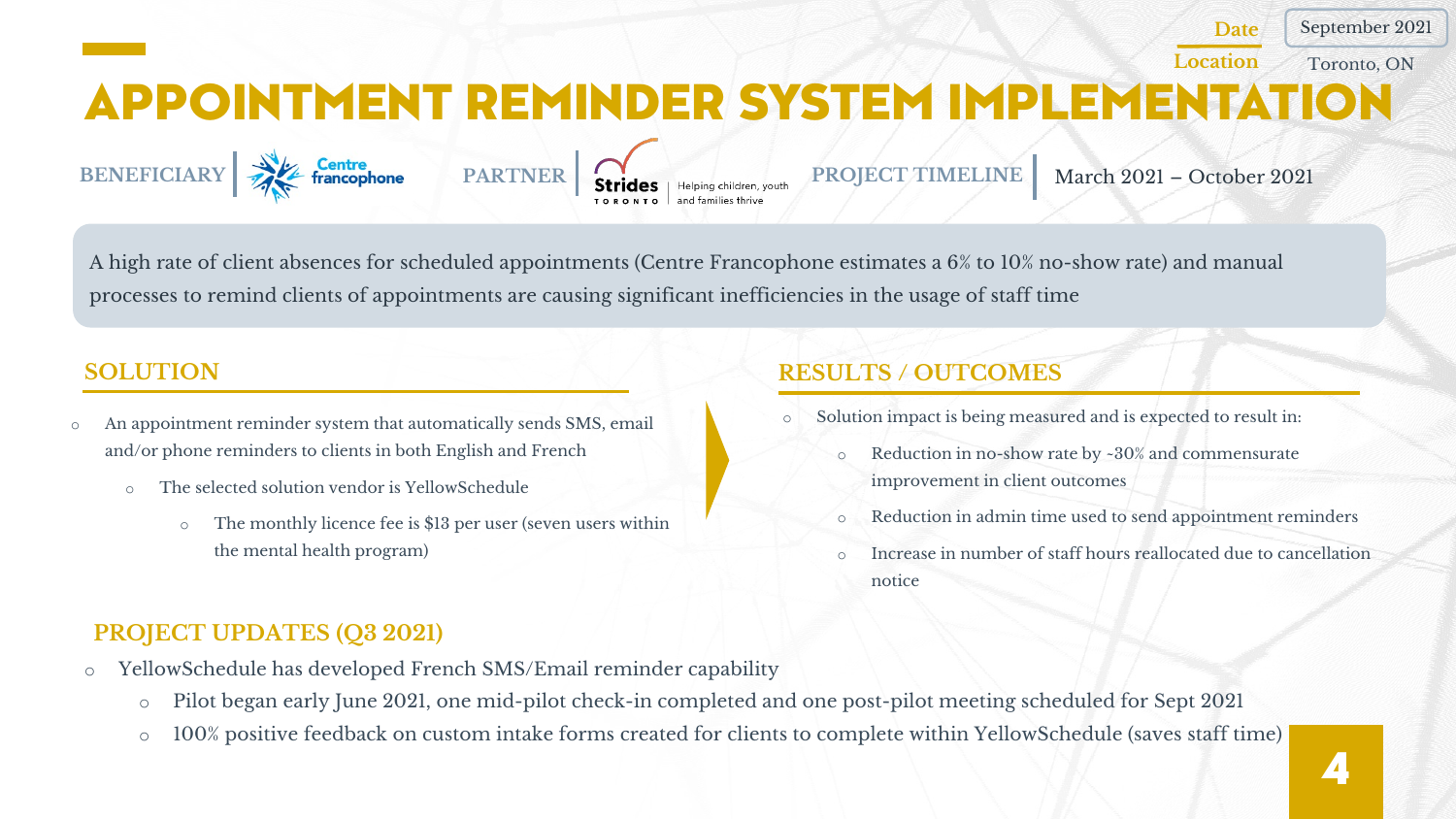APPOINTMENT REMINDER SYSTEM IMPLEMENTATION **Location** Toronto, ON

A high rate of client absences for scheduled appointments (CAST estimates a 16% to 20% no-show rate) and manual processes to remind clients of appointments are causing significant inefficiencies in the usage of staff time

**BENEFICIARY PROJECT TIMELINE** June 2020 – October 2021

- o An appointment reminder system that automatically sends SMS, email and/or phone reminders to clients
	- o The selected vendor, Cliniconex, is fully integrated with CAST's electronic health record
		- o Cost of platform is per use (\$0.30 per reminder) and is approximately \$100 per month

### **SOLUTION RESULTS / OUTCOMES**

- o Solution impact is being measured and is expected to result in:
	- o Reduction in no-show rate by ~30% and commensurate improvement in client outcomes
	- Reduction in admin time used to send appointment reminders

**Date**

September 2021

o Increase in number of staff hours reallocated due to cancellation notice

### **PROJECT UPDATES (Q3 2021)**

- o Cliniconex solution has been fully implemented and used by CAST staff since February 2021
	- o Identified issues and coordinated the resolution with CAST and Cliniconex

**PARTNER**

o CAST will do manual data collection in Q4 to enable impact measurement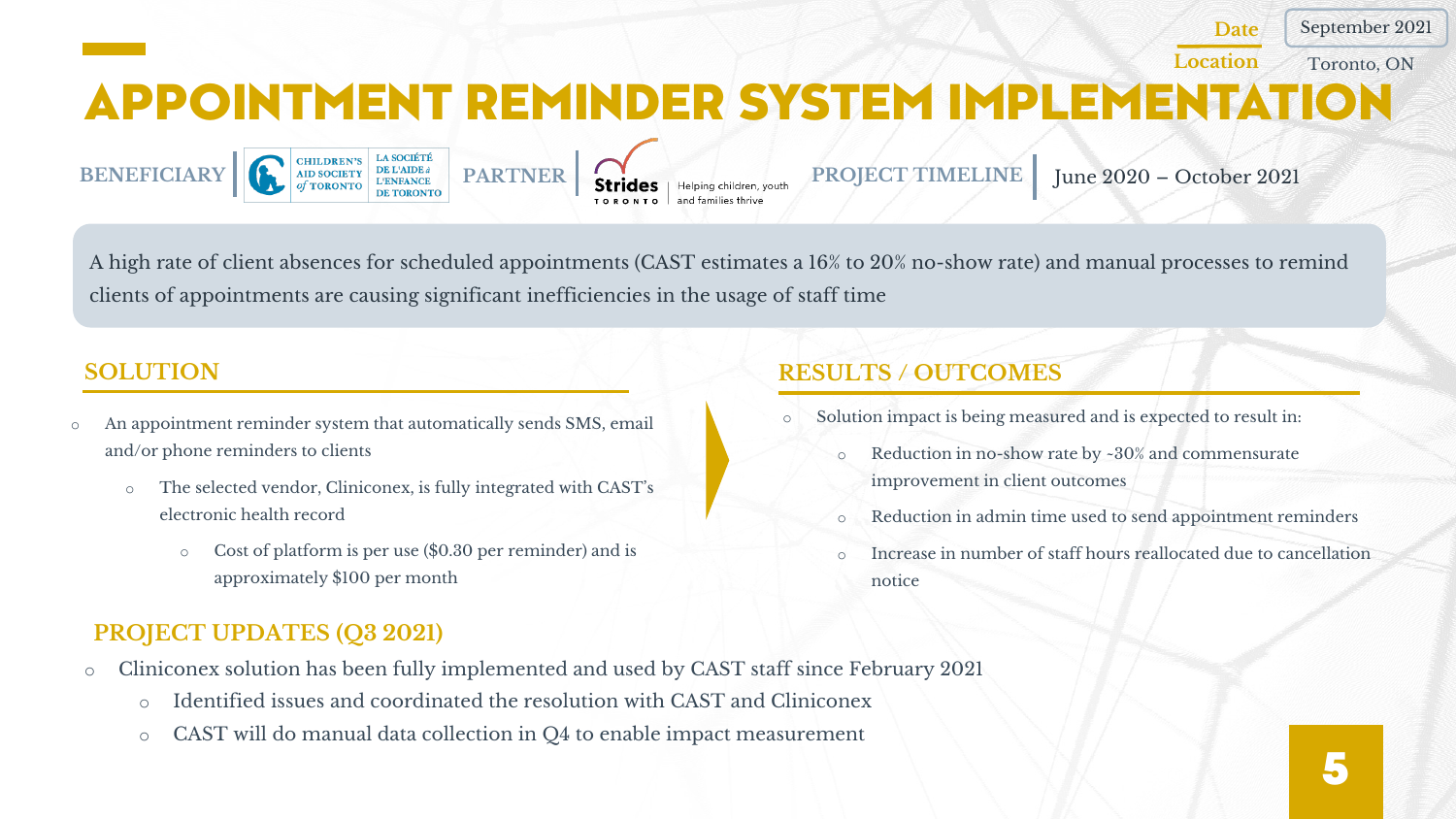September 2021

**Location** Mississauga, ON

# CLIENT JOURNEY ANALYSIS



Opaqueness in the client journey is limiting EveryMind's ability to address issues in client experience and internal processes

e.g. potential clients not taking up service at EveryMind; admin process for scheduling

- Analyze the client journey between the wait list and their first session to answer key questions
	- o Are there specific client pain points that can be addressed?
	- o How can clients be better engaged before service?
	- o What factors encourage / discourage clients from taking service?
	- o How can clients be engaged to optimize staff resources?
	- o How should appointment times be chosen?

### **PROJECT UPDATES (Q3 2021)**

o Quantitative data insights were presented on July 7

### o The solution led to a 30% decline in take-up time and a 13.6% decline in unexplained absences, along with modest benefits to attendance rates and staff utilization

o Survey results are expected to come in early-October



- o Completing the client journey analysis will result in recommendations to address the key questions
	- o Solutions to address and alleviate specific pain points
	- o Blueprint to optimize appointment scheduling, improve client engagement, increase client take-up, and optimize clinician and administrative resources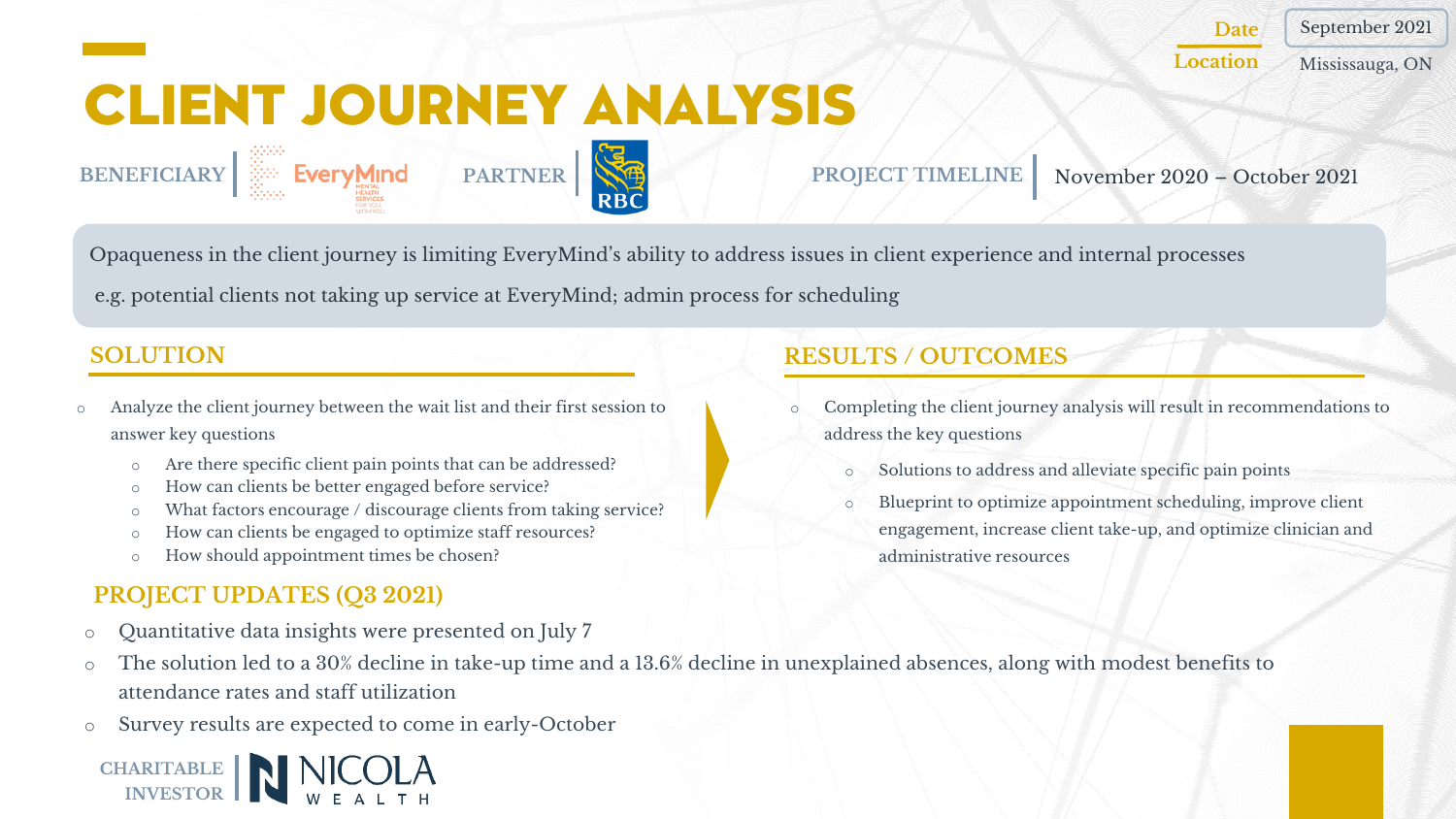September 2021

7

**Location** Canada-wide

## INCREASING DATA QUALITY AND EFFICIENCY

Right To Play Canada ("RTP") needs accurate and real-time data to improve program quality and reduce the administrative burden on its Community Mentors who run the Promoting Life-skills in Aboriginal Youth ("PLAY") programs across Canada

**BENEFICIARY | MANUSI II, RARTNER | SIQOOITNETS** PROJECT TIMELINE | May 2019 – January 2022

- o Procured and implementing a mobile data collection tool that integrates with RTP's data analysis and visualization platform
	- o Selected vendor, SurveyCTO, licensed for \$3,100 per year
- o Enabling data collection by Community Mentors in Indigenous communities by supplying tablets that use the SurveyCTO mobile app
	- o Two Samsung tablets purchased for pilot \$350 each

### **SOLUTION RESULTS / OUTCOMES**

- Improved ability for RTP to make PLAY program quality decisions
	- o Community Mentors providing quality data in real time
	- o Fully integrated and automated dashboards (via DevResults)
- o Reduced admin burden for Community Mentors and RTP staff
	- o Fewer steps for Community Mentors to input program data
	- o Eliminated need for manual data analysis by RTP staff

- o Feedback from pilot consolidated into actionable items to optimize SurveyCTO performance
- o Coordinated meeting with RTP and Sia Partners to explore potential optimization of SurveyCTO prior to full implementation in ~70 Indigenous communities starting this program year with September training
- o RTP implemented C4K's recommendation to consolidate all data collection into SurveyCTO to reduce reporting burden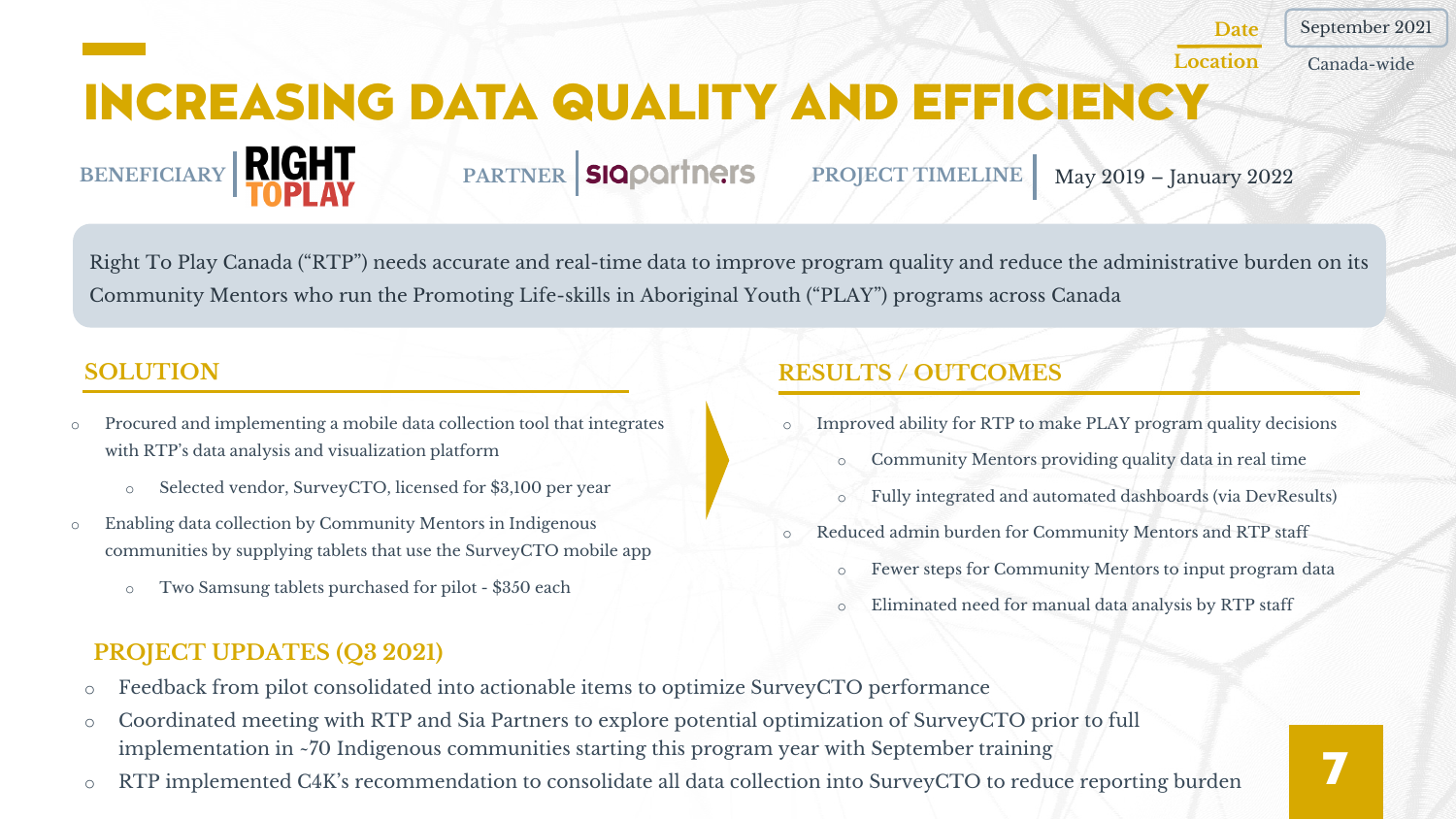APPOINTMENT REMINDER SYSTEM IMPLEMENTATION **Location** Toronto, ON

**SickKids BENEFICIARY** Centre for **PARTNER** Strides Helping children, youth **PROJECT TIMELINE** July 2020 – December 2021 **Mental Health** 

**PARTNER**

**Date**

September 2021

A high rate of client absences for appointments – SickKids Centre for Community Mental Health ("SickKids CCMH") estimates an 11% to 15% no-show rate – and manual processes to remind clients of appointments is causing significant inefficiencies in the usage of staff time

- o An appointment reminder system that automatically sends SMS, email and/or phone reminders to clients
	- o The selected vendor will depend on the selection of an electronic health record (EHR) system
		- o Appointment reminder system will be an integrated feature of the new EHR system

### **SOLUTION RESULTS / OUTCOMES**

- Solution impact is being measured and is expected to result in:
	- o Reduction in no-show rate by ~30% and commensurate improvement in client outcomes
	- Reduction in admin time used to send appointment reminders
	- o Increase in number of staff hours reallocated due to cancellation notice
	- o Increase in process efficiency from the new EHR system

- o SickKids CCMH is finalizing its decision on the new EHR system, implementation expected in October
	- o Appointment reminder solution will be configured once the new EHR system is set up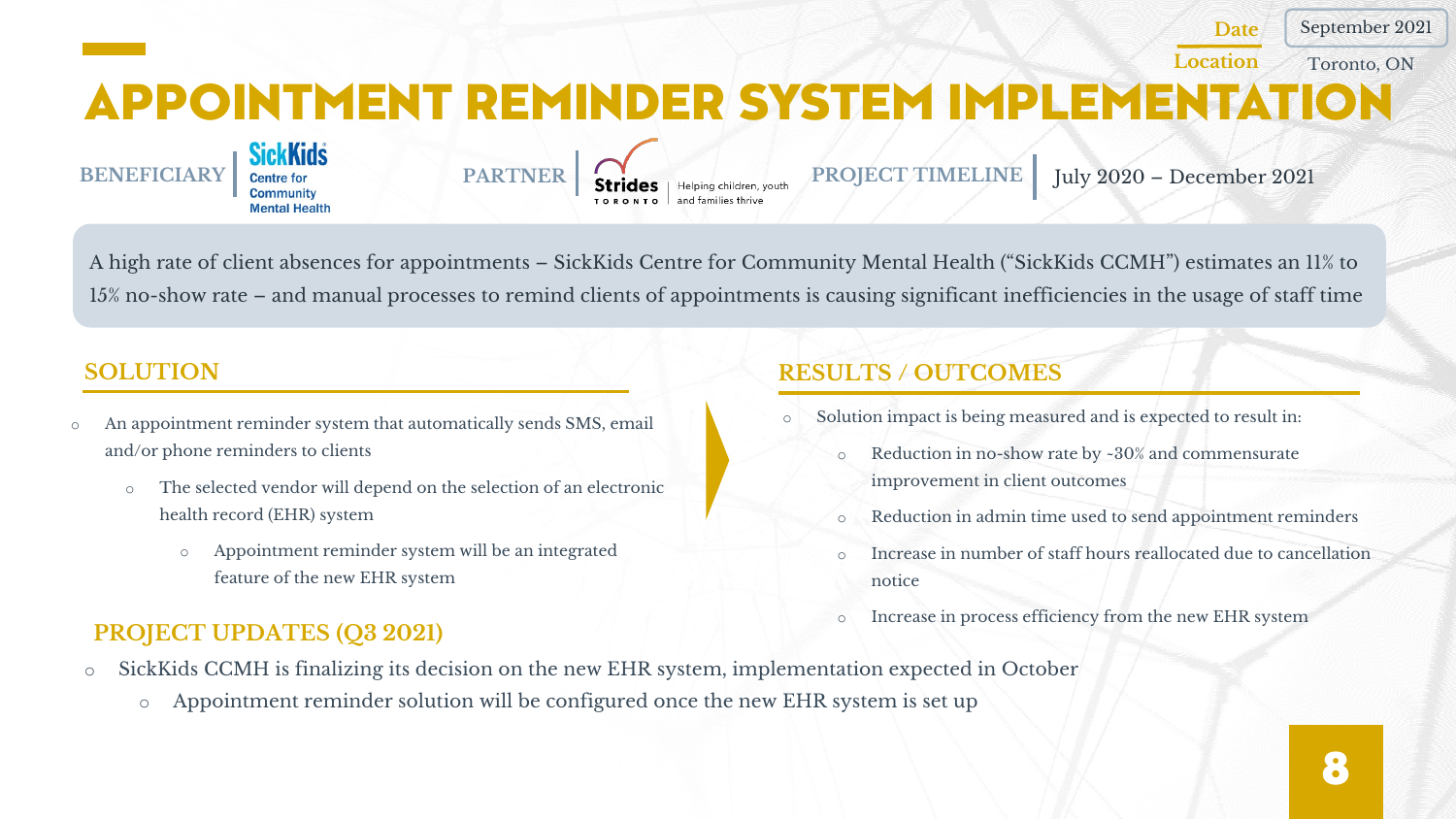September 2021

**Location** Toronto, ON

## ELECTRONIC HEALTH RECORD IMPLEMENTATION

**BENEFICIARY PROJECT TIMELINE** November 2020 – December 2021

YouthLink had multiple data systems and processes – which were leading to data inaccuracies and excessive administrative time from manual, paper-based processes – that needed to be integrated into a single system

- o Procured an electronic health record (EHR) system to combine all data and data processes into a single, central database
	- o EMHware selected as the vendor after an RFP process
		- o Year 1: \$27,750; Year 2: \$17,750
- o Supporting implementation and EMHware to facilitate transfer of data, system configuration, and change management for staff

### **PROJECT UPDATES (Q3 2021)**

- o EMHware "go live" August 23, 2021
- o Training for YouthLink staff throughout week of August 23, 2021
- o Customized training manuals created for YouthLink staff based on specific program processes and needs



### **SOLUTION RESULTS / OUTCOMES**

- The expected impacts of implementing the EHR system are:
	- Increased ease of data entry and improved data accuracy to aid in decision making
	- Reduced staff hours and fatigue/stress from admin work
		- Eliminated manual processes and calculations
		- o Digitizing paper processes

**"I'm impressed…when (staff) talk about how long certain things take them, this will really eliminate a lot of time that's being wasted. They'll have to be engaging with the young people instead of being locked up in the office." – Shannon Butler, Manager Residence Program, YouthLink**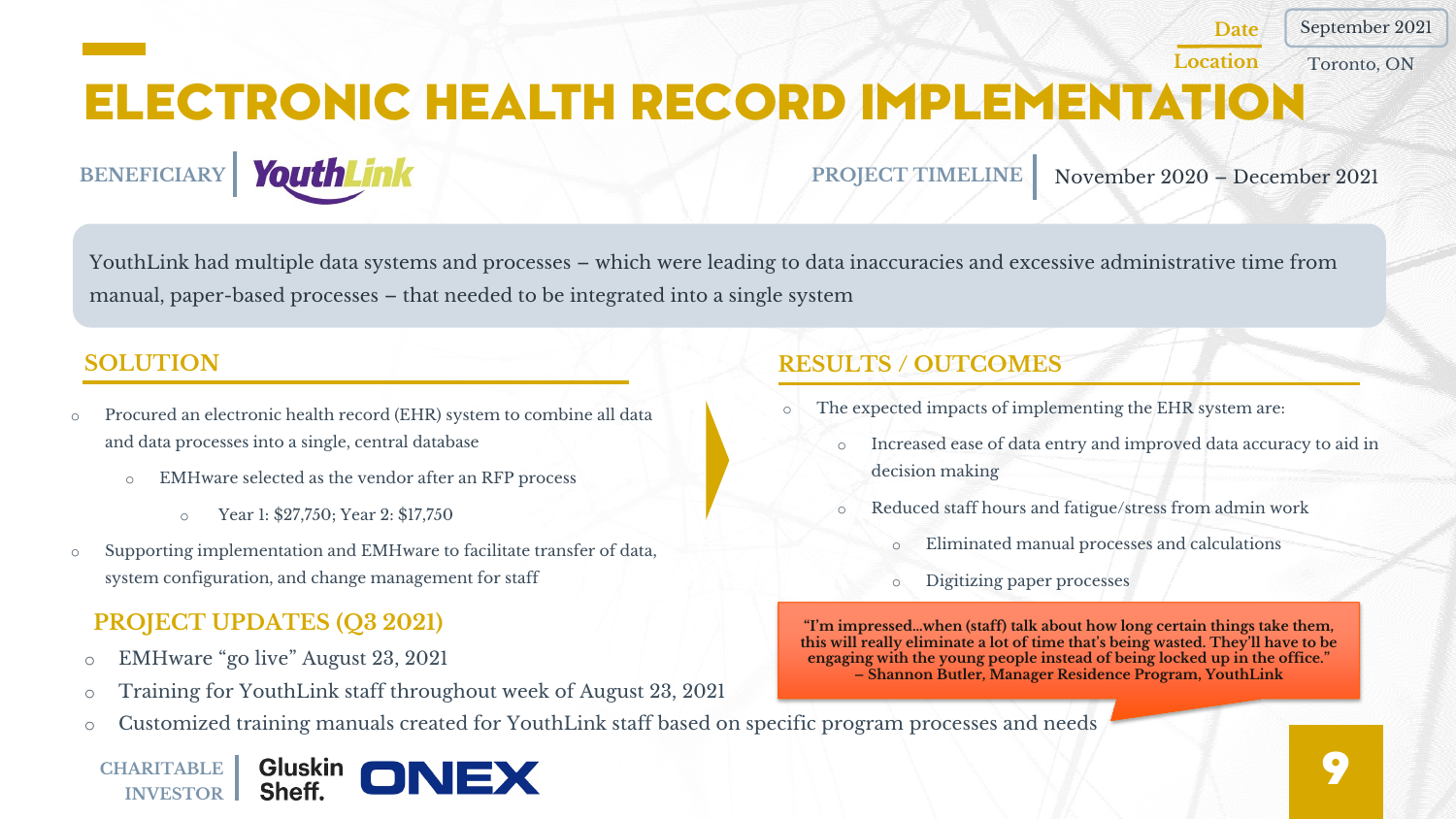September 2021

Location Kenora, ON

**Date**

March 2021 to March 2022

### CLIENT INTAKE OPTIMIZATION **EIREFLY BENEFICIARY PROJECT TIMELINE**

FIREFLY identified inefficiencies in the client journey, causing delays between intake and their first session with a clinician – they are targeting to have 90% of clients engaged in care within five days of being introduced to the organization

o Conduct analysis of tracking data to identify channels and points in the client journey that have the biggest wait times.

### **PROJECT UPDATES (Q3 2021)**

- o Inefficiencies in the client journey identified
- o Solution proposed to allow for self-referral of clients to cut down on intake time
- o Piloting solution for start of school year (highpoint of client intake)

- Two channels were identified as requiring optimization (additional channel from medical and education referrals).
- o 13-day delay identified in the internal processes where a self-check-in form was decided upon.
	- Working to iterate and optimize.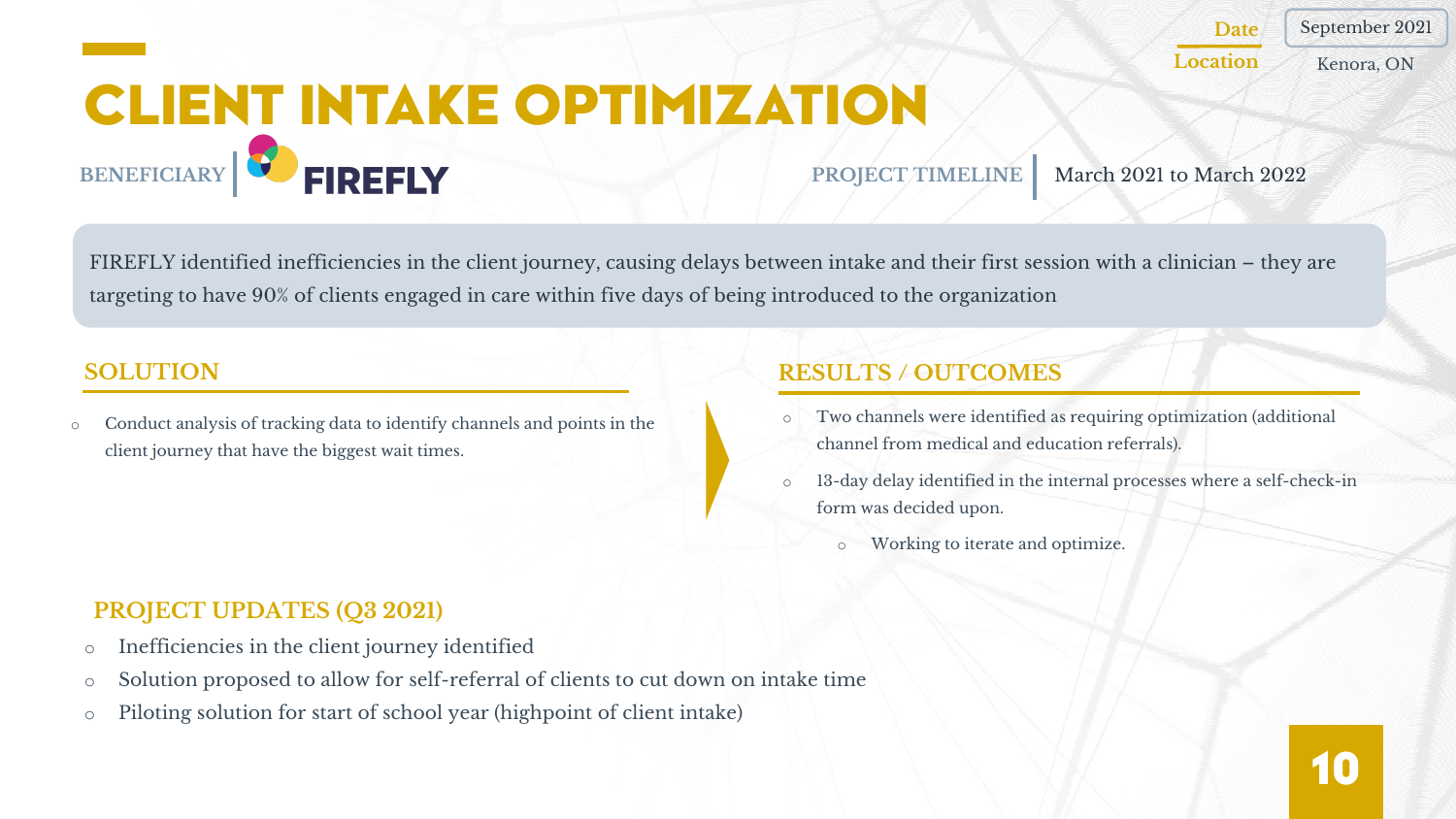September 2021

**Location** Lanark and

Northumberland, ON

# DATA CAPABILITY ENHANCEMENTS

**PROJECT TIMELINE** July 2021 to November 2021

Child and Youth Mental Health agencies, like Open Doors and Rebound, collect a significant amount of data but have not yet developed the processes and tools to easily convert that data into valuable information to improve client experience and outcomes

**BENEFICIARY**

- o Development of data dashboard tools to provide agency leadership, front-line, and other stakeholders with the necessary information to improve client experience and outcomes
	- o Client experience metrics based on key considerations and pain points in the client journey
	- o Service delivery metrics that connect internal decisions and processes with their impact on client experience

### **PROJECT UPDATES (Q3 2021)**

- o Completed client journey mapping to identify key considerations and pain points
- o Compiling key client experience and service delivery metrics and pathways to collect required data

- o Data dashboard tools will provide agency leadership with the information needed to determine where to prioritize efforts in improving client experience and outcomes
	- e.g. streamlining discharge process
- Subsequent projects will be based off the insights taken from the data dashboard tools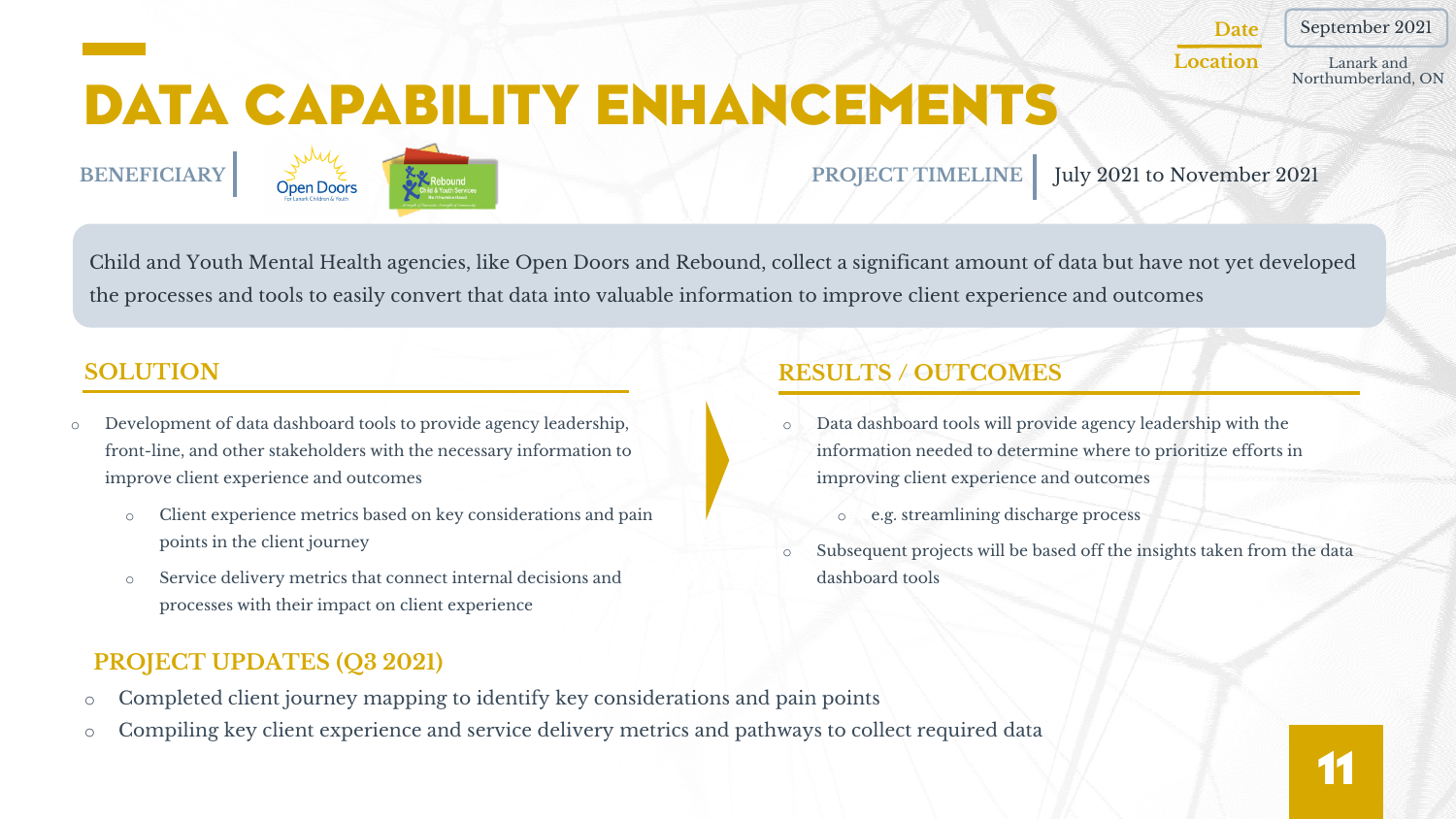September 2021

July 2021 to December 2021

**Location** Toronto, ON

## YOUTH WELLNESS HUB OPTIMIZATION

The full implementation of a Toronto East Youth Wellness site was interrupted by the COVID-19 pandemic and the hub partners have an opportunity to re-evaluate the optimal governance and operations of the site going forward

McKinsey

&Company

- o Review of current hub operations and organization
- o Review of integrated youth hub best practices from other hub models operating across the world

**BENEFICIARY PARTNER** 

Health Partners

youth wellness hubs

o Recommendations for governance and operations framework based on learnings from other hub models

### **SOLUTION RESULTS / OUTCOMES**

**PROJECT TIMELINE**

- o Improved implementation of Toronto East Youth Wellness site
- o Business framework for development of future Youth Wellness Hubs

### **PROJECT UPDATES (Q3 2021)**

o Conducting interviews and discussions with other hub models operating across the world